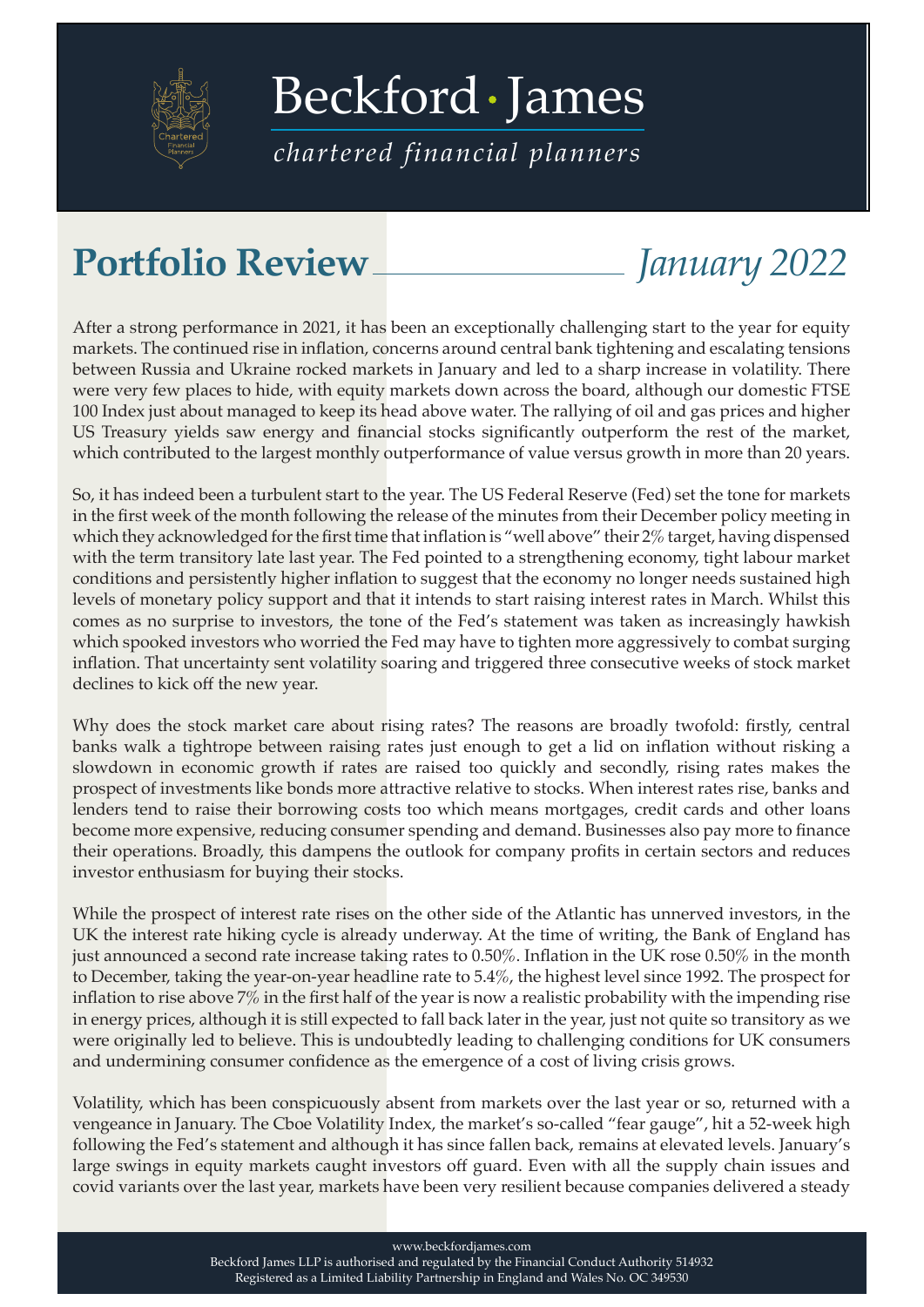stream of healthy earnings reports which drove markets higher. Investors have become accustomed to steady, consistent gains which makes the current bumpy ride feel all the more uncomfortable. It is important to remember that volatility is a normal feature of markets and it does present investors and fund managers with buying opportunities. What's more is that markets have gone up by double digits for three years in a row now, which is not sustainable, and January's sell off could be the market adjusting itself to more realistic valuations based on future outlooks.

The sharp rise in bond yields that took place in January due to the changing interest rate landscape caused a significant rotation in equity investment styles. Investors rotated out of the "stay at home" stocks, where revenue growth of the pandemic years is unlikely to be repeated going forward. Growth orientated stocks in general saw widespread indiscriminate selling, with some of 2021's key winners becoming 2022's biggest losers so far. Technology shares were some of the hardest hit, with some very sharp movements at individual stock level, as investors feared higher rates would expose their lofty valuations and higher financing costs will see them come under pressure in the coming quarters. In contrast, value stocks and those that typically benefit from rising interest rates, such as banking stocks, were among the more resilient areas of the market while energy stocks also performed well. However, despite the underperformance of growth versus value for the month, growth stocks still trade at a large premium to value stocks, particularly compared to pre-pandemic levels.

The UK market's strong value credentials, with our high weighting of banking and oil & gas stocks, saw our home benchmarks outperform other developed market indices. The FTSE 100 returned 1.33% while the broader FTSE All Share delivered marginally negative returns (down -0.33%) dragged into the red by small-cap stocks. In stark contrast to this were the US indices, where the dominance of technology stocks that drove markets to record highs last year bore the brunt of the selling and led the S&P 500 to experience its worst January since the depths of the Global Financial Crisis in 2009 and its worst month since the onset of the pandemic. Stocks in Europe were not immune to January's selling whilst the tensions in eastern Europe also had knock on consequences, most notably the ramifications for energy supply and the impact this may have on the region's economic growth if the situation escalates further.

Markets in Japan, which also have a high weighting towards technology names, suffered falls in line with other global markets. A rise in Covid-19 cases also weighed on sentiment as lockdown measures were extended in certain prefectures while Japan's borders remain closed to foreign travellers until at least the end of February. Emerging Markets suffered further falls, dragged down by China where data showed a continued slowdown in economic growth, however energy rich markets such as Latin America, Saudi Arabia, Qatar and UAE benefitted Emerging Market indices which on the whole fared better than their developed market counterparts.

Energy and Commodities were the only bright sparks during the month. Oil prices continued their rally with Brent crude reaching \$90 a barrel for the first time since October 2014, driven by falling inventory in the US and rising political tensions with Russia. With bond yields rising, global bond markets fell 2% last month, although still outperformed equities. Corporate bonds underperformed government bonds as credit spreads widened. Negative returns across bond markets serve as a reminder that in times of heightened inflationary risks bonds provide less protection to portfolios than in times of recessionary risk.

Despite a challenging and painful month for investors, the picture is not all bad. The global economic recovery should continue to expand so long as central banks aren't forced to raise rates too quickly

www.beckfordjames.com

Beckford James LLP is authorised and regulated by the Financial Conduct Authority 514932 Registered as a Limited Liability Partnership in England and Wales No. OC 349530